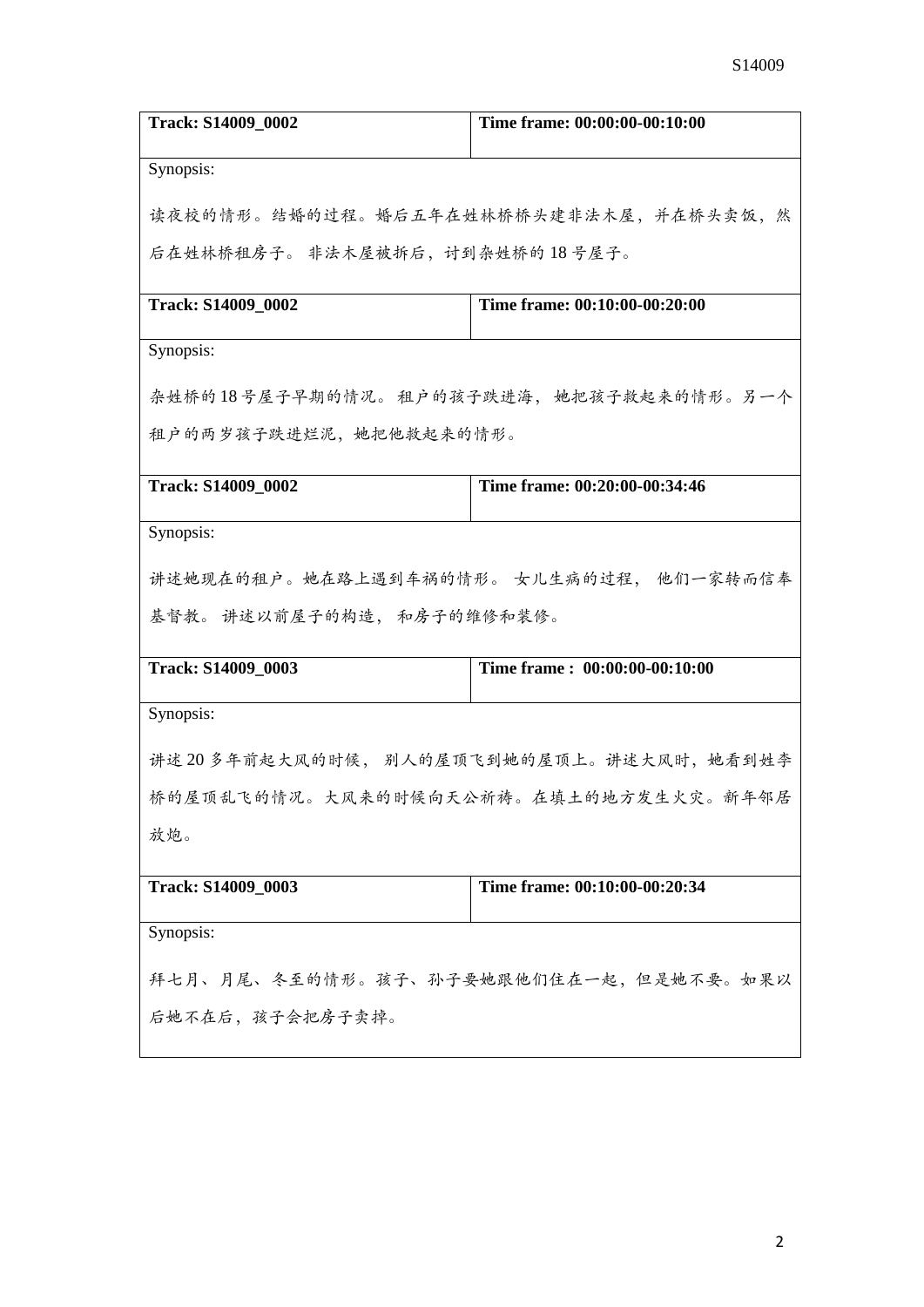Ms Lim Ah Thow

( 1932)

Accession number: S14009

Track Number: S14009\_0001, S14009\_0002, S14009\_0003

Duration: 01:28:17

Language/Dialect: Hokkien

| <b>Track: S14009 0001</b>                                                                    | Time frame: 00:00:00-00:10:00 |
|----------------------------------------------------------------------------------------------|-------------------------------|
|                                                                                              |                               |
| Synopsis:                                                                                    |                               |
|                                                                                              |                               |
| Personal and family background. Period when they rented a house at Lim Jetty. Description on |                               |
| the scene when people bathed at the pool opposite the road, and how people carry water for   |                               |
| sale when there was no water supply at Lim Jetty. The time when they learnt swimming at the  |                               |
| end of Lim Jetty. Description of the look of the sea in the old days.                        |                               |

| <b>Track: S14009 0001</b> | Time frame: 00:10:00-00:20:00 |
|---------------------------|-------------------------------|
|                           |                               |

Synopsis:

Continued with the description on learning how to swim at Lim Jetty. The hopscotch game they played as a child at the beginning of Lim Jetty. Description on her father's occupation as a boat rower. Siblings who were born in the house. Scenes in which they fled for life during a Japanese bombing raid when she was 9 years old.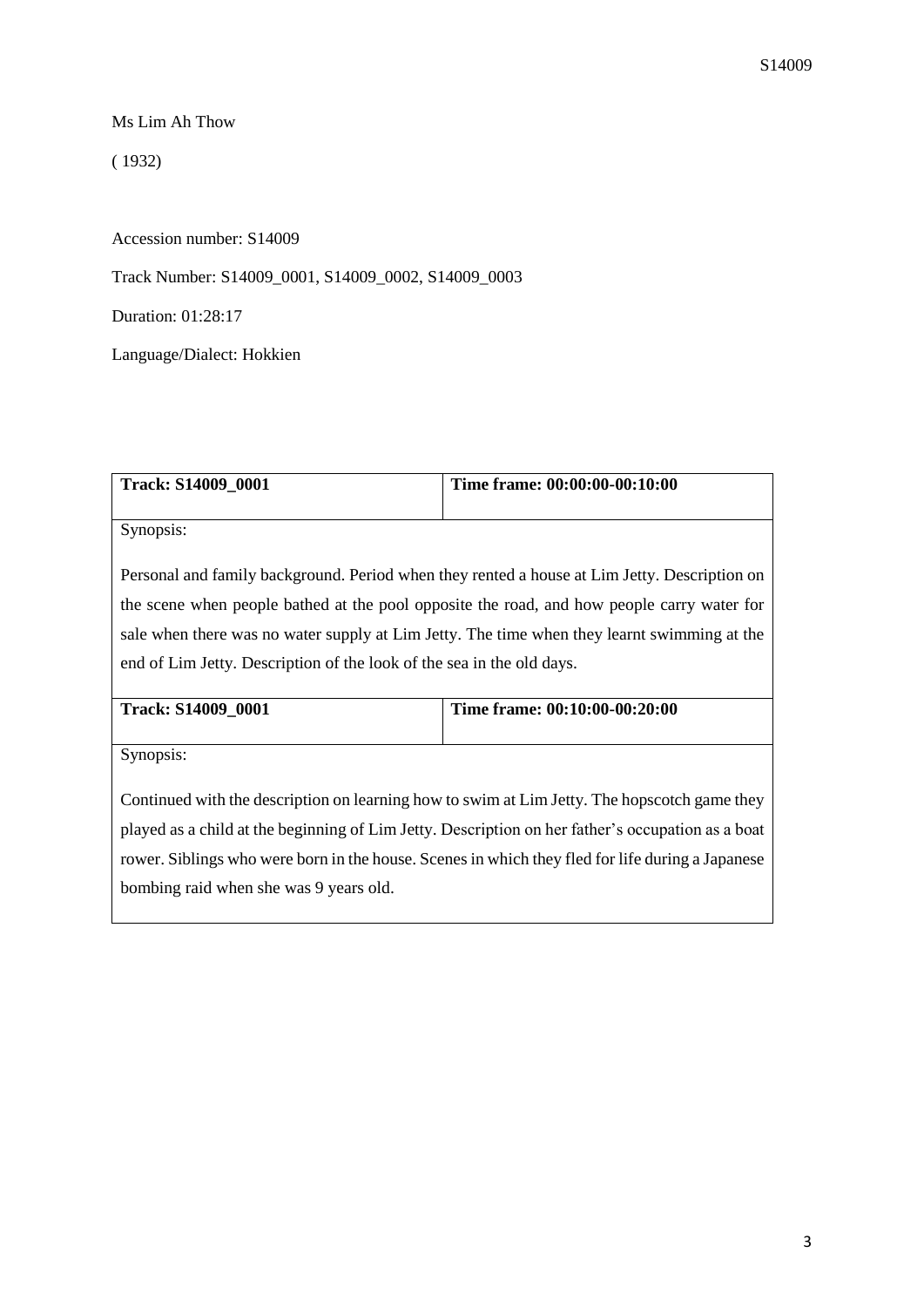| <b>Track: S14009 0001</b> | Time frame: 00:20:00-00:32:57 |
|---------------------------|-------------------------------|
|                           |                               |

Synopsis:

Continued with the description on how they fled to Butterworth, followed by Tambun when the Japanese bombing destroyed the jetty. A few days later, they reunited with their father in Tambun and stayed over there. Description on how they jumped into the sea when the Japanese plane flew over Lim Jetty. They moved to Victoria Street when she was nine and stayed there until she was 13. They then moved from Victoria Street to a house near the fire station opposite Lim Jetty and stayed there until she was 24. Her occupation as a joss paper maker when she was 18.

| <b>Track: S14009 0002</b> | Time frame: 00:00:00-00:10:00 |
|---------------------------|-------------------------------|
|                           |                               |

Synopsis:

Description on her attendance of night school. Her wedding process. Illegal wooden house they built at the beginning of Lim Jetty five years after her marriage. How she operated economic rice business at the beginning of Lim Jetty and later rented a house at Lim Jetty. They were relocated to No. 18, New Jetty after the demolition of the illegal wooden house.

| <b>Track: S14009 0002</b> | Time frame: 00:10:00-00:20:00 |
|---------------------------|-------------------------------|
|                           |                               |

Synopsis:

Early condition of No. 18 New Jetty. One of the children of a tenant accidentally fell into the sea and how she saved the child. How she again saved a two-year-old kid who fell into the muddy sea bed.

| <b>Track: S14009 0002</b> | Time frame: 00:20:00-00:34:46 |
|---------------------------|-------------------------------|
|                           |                               |

Synopsis:

Description on her current tenant. Scene when she involved in a car accident. How the whole family converted to Christians when her daughter fell sick. Description on the feature of the house in the past, its maintenance and renovation.